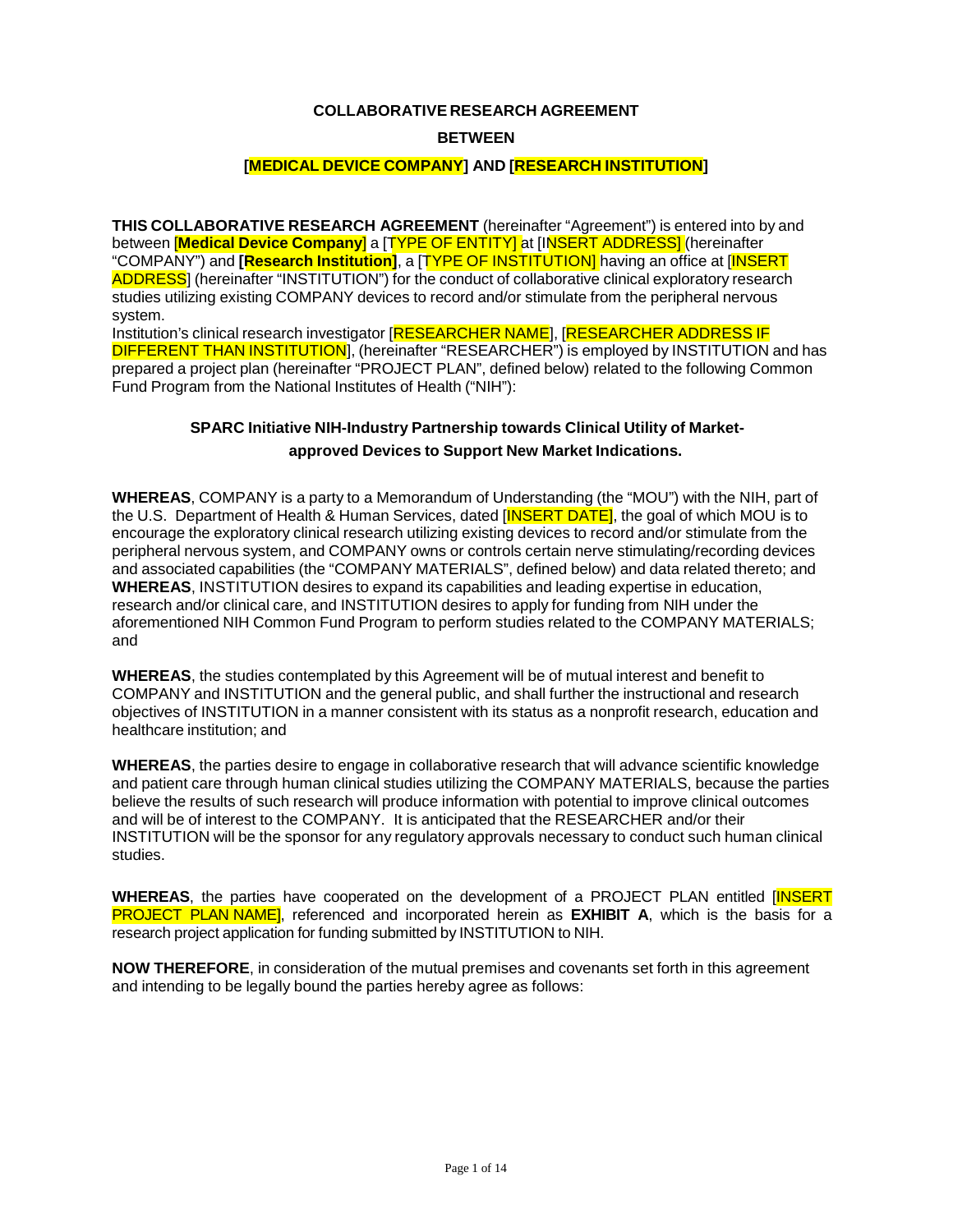#### **AGREEMENT**

The parties hereby agree as follows:

# **1. RESEARCH ACTIVITIES**

- 1.1 Scope: This Agreement governs work performed in a collaborative research project described in the PROJECT PLAN. The parties understand that the PROJECT PLAN is the basis for a separate submission of an application by the INSTITUTION to NIH, and that this Agreement will not be in force and effect until such time as INSTITUTION and NIH have executed the NIH Notice of Award. This Agreement and the Project Plan shall be consistent with the terms and conditions of the NIH Award.
- 1.2 Research Activities: For the purpose of this Agreement RESEARCH ACTIVITIES means the conduct of research by the INSTITUTION towards the goals of the PROJECT PLAN. INSTITUTION's duties will involve conducting and/or coordinating all aspects of the PROJECT PLAN.
- 1.3 COMPANY Materials and Support: COMPANY agrees to provide materials and associated information as incorporated in this Agreement as **EXHIBIT B**, and referenced as COMPANY MATERIALS. COMPANY agrees to provide support for research using said materials, and any other funding or in-kind support from the COMPANY for the RESEARCH ACTIVITIES not to be financially supported by the NIH Award as incorporated in this Agreement as **EXHIBIT C**, and referenced as COMPANY SUPPORT. Costs associated with materials, technical and regulatory support, etc. under **EXHIBIT B** will be included as part of the budget for the NIH application from the INSTITUTION.

With respect to COMPANY MATERIALS and COMPANY SUPPORT, INSTITUTION agrees to the following:

- i. INSTITUTION will use COMPANY MATERIALS and COMPANY SUPPORT solely for the RESEARCH ACTIVITIES conducted pursuant to the PROJECT PLAN and the terms of this Agreement, and
- ii. INSTITUTION will not reverse engineer or otherwise analyze COMPANY MATERIALS by any means, nor allow third parties to so reverse engineer or analyze COMPANY MATERIALS on behalf of INSTITUTION. No other use of COMPANY MATERIALS is authorized. INSTITUTION will report on and keep adequate records to show receipt, use, and disposition of all COMPANY MATERIALS provided for the RESEARCH ACTIVITIES.
- iii. Additional stipulations outlined in Exhibits B and C that are specific to the COMPANY MATERIALS and COMPANY SUPPORT.
- 1.4 Research Funding: Each party will bear any costs, expenses, or other charges of whatever nature incurred by such party and which are not expressly detailed in the PROJECT PLAN or in COMPANY MATERIALS (Exhibit B) or COMPANY SUPPORT (Exhibit C). COMPANY will provide no funding to INSTITUTION for the work under this Agreement unless otherwise specified by separate agreement. The parties anticipate that INSTITUTION will obtain funding sufficient to complete RESEARCH ACTIVITIES from the NIH Award. No royalties are payable under this Agreement. INSTITUTION, through its RESEARCHER, agrees not to seek reimbursement from Medicare, Medicaid, or any other public or private insurer or health care payor, for any goods or services provided or funded by COMPANYunder this Agreement.
- 1.5 Applicable Regulations and Laws: As the sponsor of the study, and if applicable the associated Investigational Device Exemption, RESEARCHER and INSTITUTION will follow all appropriate regulations, including the FDA regulations relating to Good Clinical Practice, Investigational Device Exemption or Investigational New Drug regulations, as applicable, financial disclosure requirements, other applicable regulations and conditions imposed by the reviewing ethics board, the Food and Drug Administration, and the National Institutes of Health, as well as each party's internal rules. Without limiting the foregoing, RESEARCHER and other research staff involved in the RESEARCH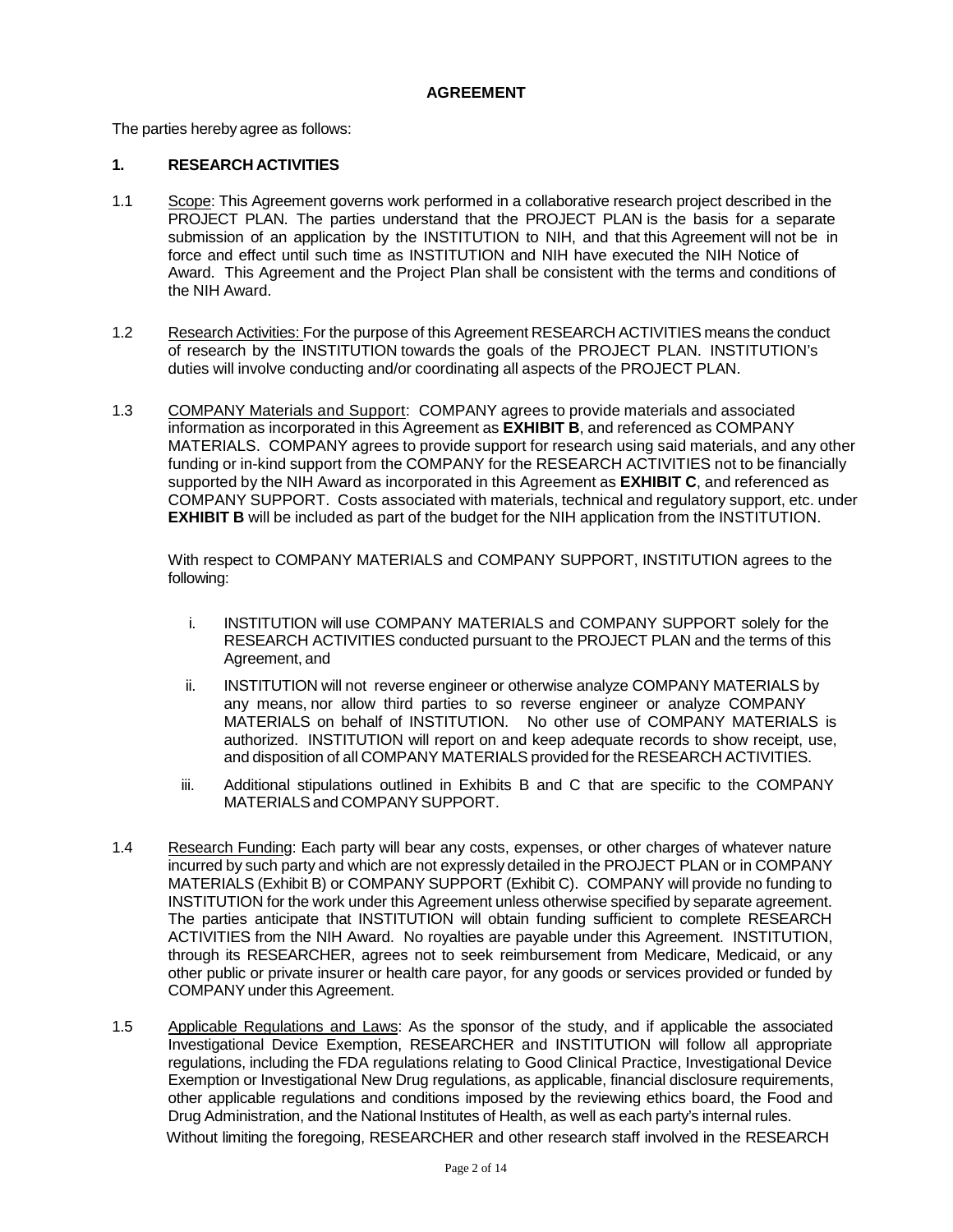ACTIVITIES as applicable will, in accordance with 21 C.F.R. 812.43(c):

- i. provide INSTITUTION with their current c.v., statement of relevant experience, and indication of whether they were involved in any investigation or other research that was terminated, an explanation of the circumstances that led to termination;
- ii. conduct the investigation in accordance with this Agreement, the PROJECT PLAN, 21 C.F.R. Part 812 and other applicable FDA regulations, and any conditions of approval imposed by the reviewing IRB or FDA;
- iii. supervise all testing of the device involving human subjects;
- iv. ensure that the requirements for obtaining informed consent are met; and
- v. monitor the study and report adverse events in accordance with FDA requirements.

Further, in accordance with 21 C.F.R. §812, INSTITUTION and RESEARCHER will conduct the RESEARCH ACTIVITIES in accordance with all applicable State of **[INSERT NAME OF STATE(s)** and United States laws and regulations regarding the protection of human subjects. Failure of INSTITUTION or RESEARCHER to comply in a manner that is substantially consistent with such guidelines as contemplated by this Agreement will be grounds for termination of this Agreement by either party.

1.6 Project Reporting: INSTITUTION, through its RESEARCHER, will periodically provide data and written reports to COMPANY and FDA as required by 21 CFR 812.150(a)&(b). INSTITUTION shall ensure that research subjects' Informed Consents and HIPAA Authorizations permit disclosure of this data to COMPANY and regulatory agencies. Data will be transferred according to a secure transmission/storage method agreed to by INSTITUTION and COMPANY, which will incorporate security measures to protect the data that are at least reasonable security measures under the circumstances. INSTITUTION shall ensure that the research subjects' Informed Consents and HIPAA Authorizations will allow the processing, transfer and storage of the data in the agreed upon data transmission/storage method and the access of COMPANY to the data. Upon Company's request, INSTITUTION shall provide COMPANY copies of the subjects' Informed Consents and HIPAA Authorizations.

Reports and data to be provided by INSTITUTION to COMPANY are as follows:

- i. Notification of Patient Implants: INSTITUTION will notify COMPANY within one week of each patient implant and will provide appropriate information (e.g., device serial number) on COMPANY MATERIALS used in the procedure.
- ii. Quarterly Progress Reports: INSTITUTION will submit reports to COMPANY on at least a quarterly basis in sufficient detail to demonstrate the progress of the work. These reports will include all relevant PROJECT DATA. PROJECT DATA refers to all written and otherwise recorded information created or collected in service of the PROJECT PLAN. PROJECT DATA shall include, but are not limited to, raw and analyzed data signals (e.g., electrophysiological recordings) as well as any annotations and interpretations of the data necessary for appropriate analyses and interpretation of such PROJECT DATA. After COMPANY's receipt and review of each report, RESEARCHER will engage in a conference call with COMPANY to discuss such report.
- iii. Adverse Event Reporting: INSTITUTION will provide COMPANY annual reports, beginning one year after the effective date of this Agreement and final report, listing all adverse events, which will include: patient data; device serial numbers; device model numbers; date of event; country/state of event; diagnosis (signs/symptoms); event description/summary; interventions including system modifications; technical observations; diagnostic tests/results; patient outcomes, and description of how and when this information was reported to FDA. Should COMPANY have questions about the adverse event reports, RESEARCHER will provide any additional information requested by COMPANY. INSTITUTION will notify COMPANY of an unanticipated adverse device effect or complaint related to the COMPANY device within five working days after the INSTITUTION becomes aware of the same. In the event that FDA requires more frequent reporting, INSTITUTION will provide COMPANY with reports according to FDA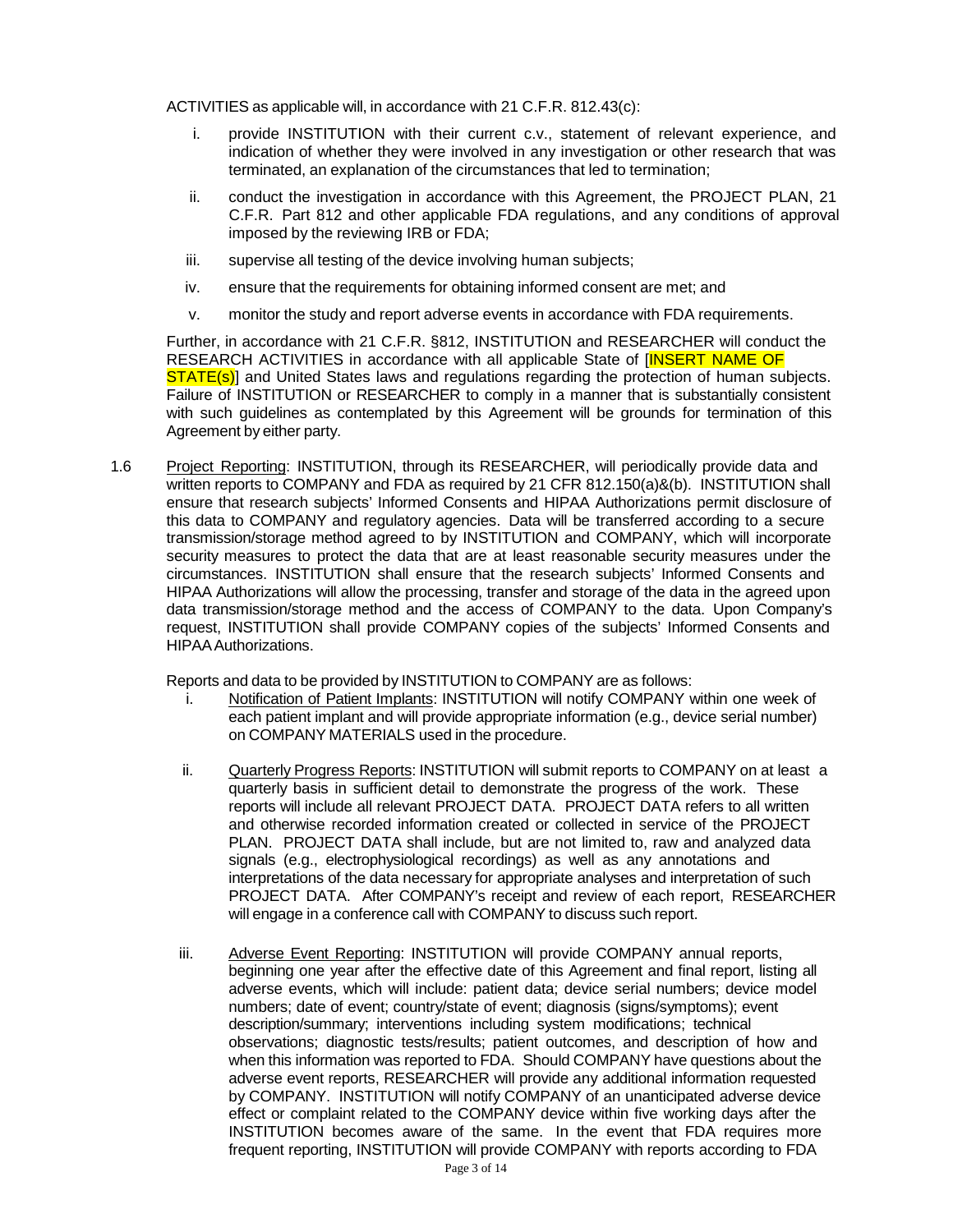approved protocol.

- iv. Final Project Report: Within six months of completion of the RESEARCH ACTIVITIES, RESEARCHER will submit a final written report summarizing the results of the research and will provide to COMPANY a complete copy of PROJECT DATA, including but not limited to the raw signal records, combined with all relevant clinical annotations and interpretations resulting from this research.
- 1.7 HIPAA Privacy Authorizations: To the extent that INSTITUTION, RESEARCHER, or any other person or entity involved in the RESEARCH ACTIVITIES (other than as a research subject) is a "hybrid covered entity" under the Health Insurance Portability and Accountability Act of 1996 ("HIPAA"), INSTITUTION warrants that INSTITUTION will obtain either (i) a waiver of the individual authorization requirement of the privacy rule issued under HIPAA ("HIPAA Privacy Rule"), 45 C.F.R. Parts 160 & 164, from a qualified Institutional Review Board or Privacy Board, consistent with the requirements for such waiver, 45 C.F.R. §§164.512(i)(1)(i) & 164.512(i)(2), or (ii) a valid HIPAA Privacy Rule authorization, as prescribed in 45 C.F.R. §164.508(b), from each individual participating in the research permitting disclosures from INSTITUTION and/or RESEARCHER to COMPANY and any and all other research service providers, regulatory agencies, and others, of the individual's "protected health information" (PHI, as defined in the HIPAA Privacy Rule) as required by and in accordance with the research. The form of the authorization is subject to prior review and approval by COMPANY.

# **2. TERM AND TERMINATION**

- 2.1 Effective Dates: This Agreement is effective upon NIH issuance of the Notice of Award for the INSTITUTION's application that is based on the PROJECT PLAN. The Agreement continues to be in effect for the term of the NIH Award and any continuation periods authorized by NIH after the final year of the award. The Agreement terminates automatically without notice on termination of the NIH Award. The Agreement may be extended by a period of time as the parties may agree, by a written amendment to this Agreement signed by both parties.
- 2.2 Early Termination: Either party may terminate this Agreement with or without cause upon 30 days prior written notice to the other party. COMPANY may terminate this Agreement at its discretion at any time in the event RESEARCHER terminates his/her association with INSTITUTION or no longer wishes to conduct the RESEARCH ACTIVITIES. If this Agreement is terminated by either party or expires prior to the completion of the RESEARCH ACTIVITIES, INSTITUTION, through its RESEARCHER, will promptly provide to COMPANY a complete copy of all PROJECT DATA through the date of termination. Such data will be treated in accordance with Section 1.6 above. It is acknowledged that early termination by either party, for any reason, may result in concurrent termination of the NIH award in its entirety.
- 2.3 Surviving Provisions: The following provisions will survive the expiration or other termination of this Agreement as prescribed in each: CONFIDENTIALITY (Section 4), INTELLECTUAL PROPERTY (Section 5), FINANCIAL DISCLOSURE (Section 8), and MISCELLANEOUS (Section 10).

# **3. PUBLICITY AND PUBLICATION**

- 3.1 The parties agree not to use, expressly or by implication, any trademark, trade name, or any contraction, abbreviation or adaptation thereof of any other party, or the name of any other party's staff in any news, publicity release, policy recommendation, advertising, or any commercial communication without the express written approval of that party, except as required by law or by NIH for its public databases on awards, such as REPORTeR.
- 3.2 INSTITUTION and/or RESEARCHER may, at their discretion, publish the results of activities performed under this Agreement. INSTITUTION and RESEARCHER shall comply with this paragraph such that publication(s) in a peer-reviewed scientific journal article or abstracts or presentation(s) made at a scientific meeting ("Publication") will not violate the confidentiality terms of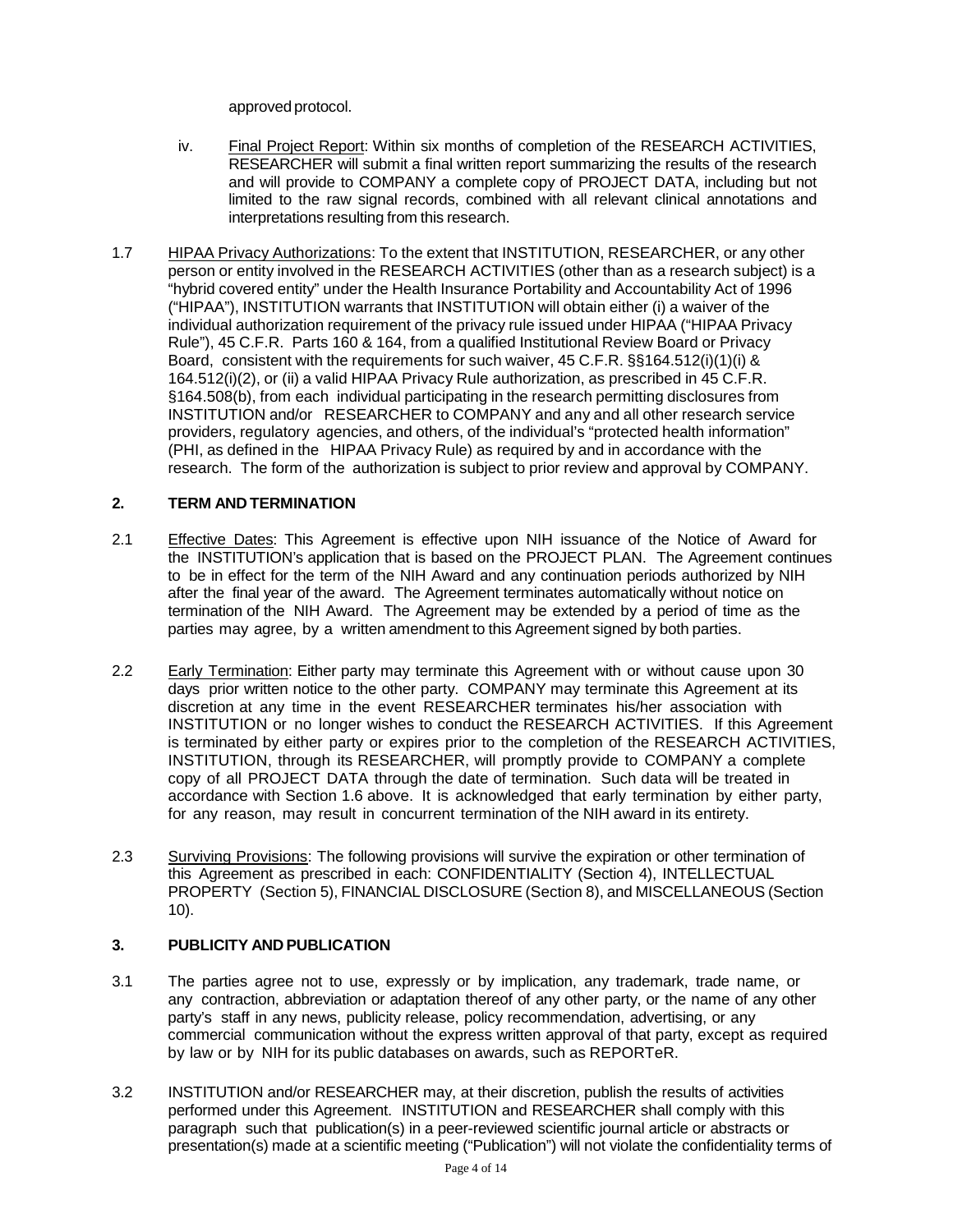#### the Agreement

- i. Should publishing be contemplated, INSTITUTION and/or RESEARCHER will provide a draft of any Publication to COMPANY to review for confidential information at least 45 calendar days prior to submittal for publication or presentation. INSTITUTION and/or RESEARCHER will provide a final copy of any Publication to COMPANY for review at least 10 business days) prior to submittal for publication or presentation, if a draft of the same was previously submitted and reviewed by COMPANY; otherwise, COMPANY will have 30 calendar days to review prior to submittal for publication or presentation.
- ii. All Publications shall include (a) a statement disclosing COMPANY's contributions to the RESEARCH ACTIVITIES, and (b) disclosure of any third party (e.g. medical writer) contribution (authorship or contributorship) according to the International Committee of Medical Journal Editors (ICMJE) requirements for disclosure in publications and/or the journal specific requirements.
- iii. COMPANY will limit its review to: determine whether COMPANY CONFIDENTIAL INFORMATION (defined in 4.1) is disclosed, allow COMPANY to protect its rights in patentable or copyrightable material, and to correct or adjust, if necessary, any descriptions or characterizations of COMPANY MATERIALS. COMPANY will not attempt to censor or in any way interfere with presentation or conclusions beyond the extent necessary to protect COMPANY CONFIDENTIAL INFORMATION or to ensure that COMPANY MATERIALS are accurately described.
- iv. When reasonably requested by COMPANY, INSTITUTION and/or RESEARCHER will delay publication up to an additional 45 days to allow COMPANY to protect its rights in patentable or copyrightable material. At COMPANY's request, INSTITUTION and /or RESEARCHER agree to remove any COMPANY CONFIDENTIAL INFORMATION contained in the Publication and to correct any incorrect COMPANY information. If available, COMPANY will identify and supply a substitute for any COMPANY CONFIDENTIAL INFORMATION.
- 3.3 Ownership of copyright in any Publication by RESEARCHER or INSTITUTION relating to the RESEARCH ACTIVITIES that is prepared in accordance with Section 3.2 will vest in RESEARCHER or INSTITUTION or as otherwise required by the publisher. To the extent possible and subject to the rights of the publisher of any such Publication and any federal applicable laws, INSTITUTION hereby grants to COMPANY a worldwide, unlimited, perpetual, and royalty-free nonexclusive license to use, reproduce, and distribute such copyrightable work. INSTITUTION, through its RESEARCHER, agrees to sign and deliver to COMPANY any documents required to secure COMPANY's rights under this paragraph.

#### **4. CONFIDENTIALITY**

- 4.1. COMPANY CONFIDENTIAL INFORMATION means any information acquired by RESEARCHER or INSTITUTION from COMPANY that:
	- i. is identified as confidential at the time of disclosure by COMPANY to RESEARCHER or INSTITUTION, or within a reasonable time after such disclosure; or
	- ii. RESEARCHER or INSTITUTION has a reasonable basis to believe is confidential.
- Page 5 of 14 4.2 INSTITUTION, through its RESEARCHER, except as required by law or a court of competent jurisdiction, will keep the COMPANY CONFIDENTIAL INFORMATION secret and confidential and will take all reasonable precautions to protect the COMPANY CONFIDENTIAL INFORMATION from disclosure as though such COMPANY CONFIDENTIAL INFORMATION were INSTITUTION's to protect. INSTITUTION will not use or exploit the COMPANY CONFIDENTIAL INFORMATION for the benefit of RESEARCHER, INSTITUTION or any third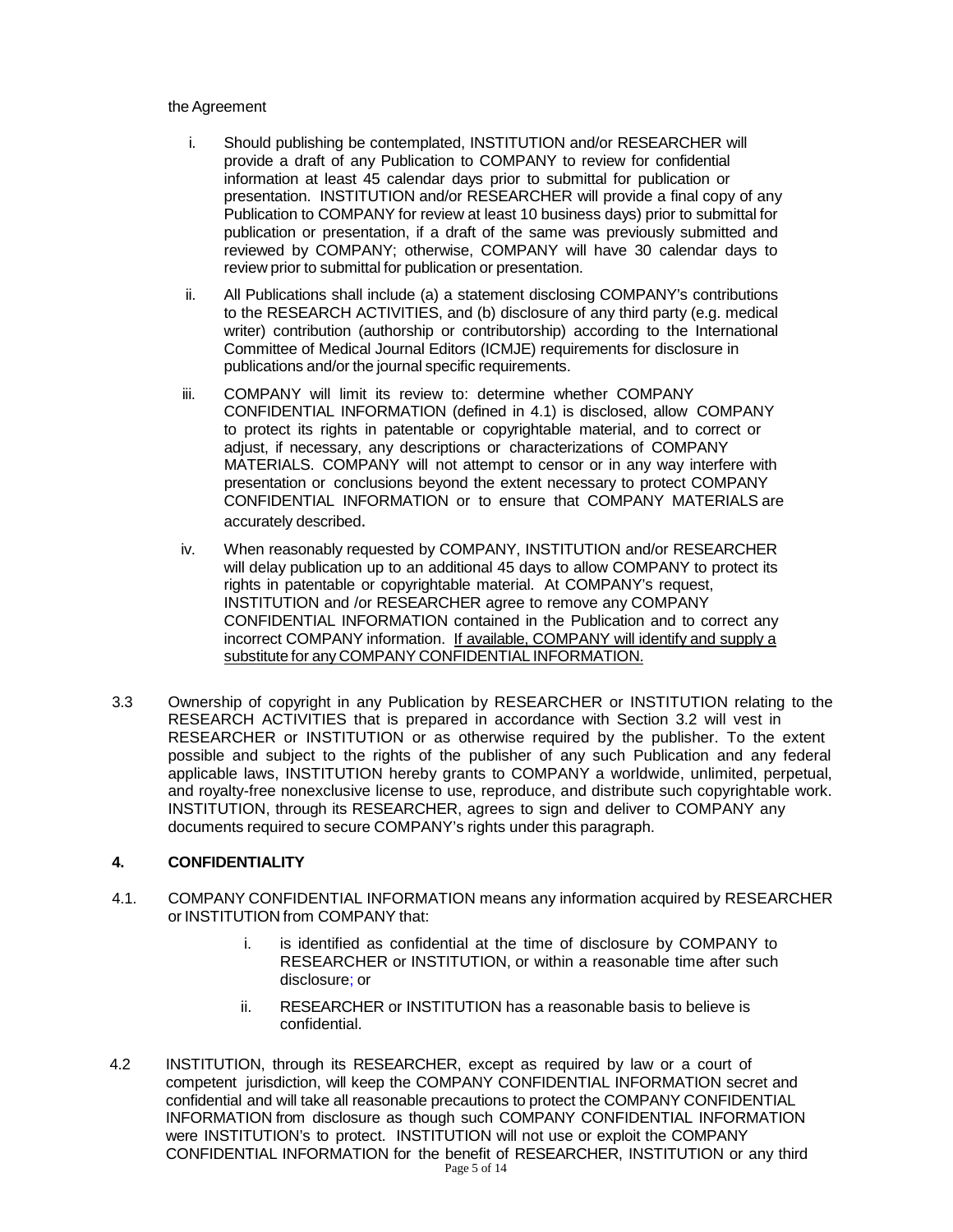party other than to use the COMPANY CONFIDENTIAL INFORMATION for the conduct of the RESEARCH ACTIVITIES under this Agreement, as necessary for submission of an application by the INSTITUTION to NIH for the NIH Common Fund Program or to satisfy NIH reporting and disclosure requirements, as specifically authorized by COMPANY in writing, or as required by law or a court of competent jurisdiction. Any disclosure of COMPANY CONFIDENTIAL INFORMATION by INSTITUTION, through its RESEARCHER, to INSTITUTION's employees or contractors will be only to those who have a need to know the COMPANY CONFIDENTIAL INFORMATION. To the extent necessary to protect COMPANY's rights, INSTITUTION, through its RESEARCHER, must have and continue to maintain appropriate written agreements with its employees or contractors engaged in the RESEARCH ACTIVITIES sufficient to enable them to comply with this Agreement. To the extent permitted by state law, INSTITUTION is responsible for any disclosure of COMPANY CONFIDENTIAL INFORMATION by its employees or contractors other than pursuant to this Agreement.

- 4.3 COMPANY CONFIDENTIAL INFORMATION does not include information
	- i. after it becomes publicly available through no fault of RESEARCHER or INSTITUTION;
	- ii. that is lawfully obtained from third parties who are under no restriction of disclosure; or
	- iii. that can be shown as evidenced in writing to be previously known or developed by RESEARCHER or INSTITUTION independently of COMPANY
- 4.4 All COMPANY CONFIDENTIAL INFORMATION remains the property of COMPANY. Nothing in this Agreement will be deemed to grant RESEARCHER or INSTITUTION any license to COMPANY's intellectual property except as may be necessary for REEARCHER and INSTITUTION to use the COMPANY MATERIALS or COMPANY SUPPORT for the RESEARCH ACTIVITIES.
- 4.5 In the event that, on the advice of legal counsel, INSTITUTION is compelled by law to disclose COMPANY CONFIDENTIAL INFORMATION, INSTITUTION will notify COMPANY in advance of such disclosure about the need for, and the exact text of, any such disclosure so that COMPANY may seek a protective order or other remedy. INSTITUTION will cooperate with COMPANY, if requested, in seeking such protective order or other remedy. INSTITUTION will take every reasonable action to ensure protection of the disclosed COMPANY CONFIDENTIAL INFORMATION to the extent allowable by law. Notwithstanding the above, the parties acknowledge that under [Section xxxxx, State Statutes], INSTITUTION may disclose upon request the name of the RESEARCHER, the title and short description of the Research Activity, the amount and source of funding or research support, if applicable, without prior approval of COMPANY.
- 4.6 Researcher and INSTITUTION may not copy or duplicate any materials containing COMPANY CONFIDENTIAL INFORMATION except as necessary to accomplish the purposes of this Agreement. RESEARCHER and INSTITUTION will return, at COMPANY's expense if reasonably requested, or will destroy all materials containing COMPANY CONFIDENTIAL INFORMATION, including all copies, upon demand by COMPANY, provided that INSTITUTION may retain one secure copy as may be required by law or to fulfill any continuing obligations under this Agreement.
- 4.7 The restrictions and obligations assumed by INSTITUTION, by RESEARCHER, and by COMPANY under this section expire five (5) years from the expiration of this Agreement, except that to the extent any Trade Secrets are included in the COMPANY CONFIDENTIAL INFORMATION, such restrictions and obligations will continue for the longest time permitted by law, so long as such Trade Secrets qualify as Trade Secrets under applicable law.
- 4.8 INSTITUTION/RESEARCHER CONFIDENTIAL INFORMATION means any information acquired by COMPANY from the RESEARCHER or INSTITUTION that: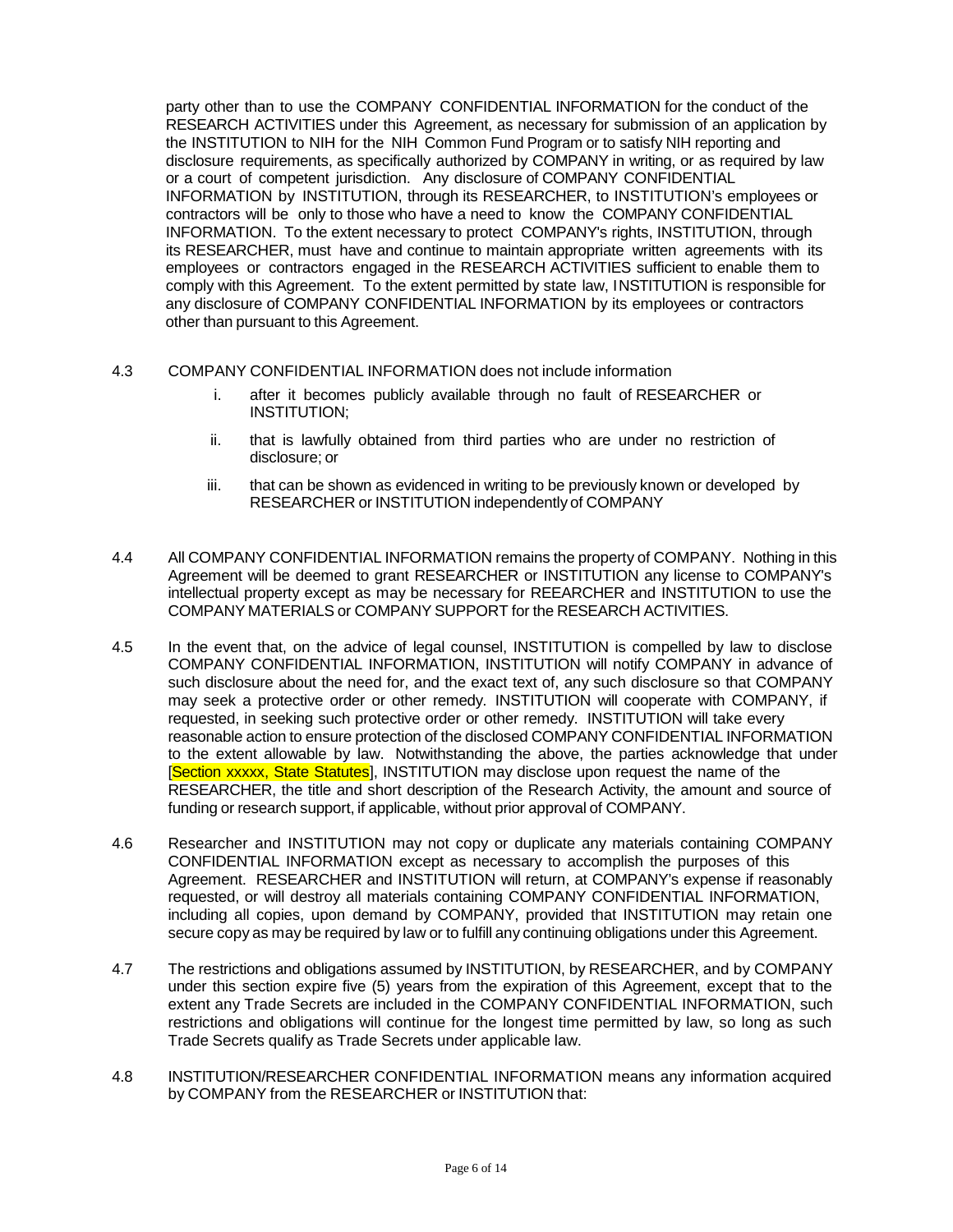- i. is identified as confidential at the time of disclosure by RESEARCHER or INSTITUTION to COMPANY, or within a reasonable time after such disclosure; or
- ii. COMPANY has a reasonable basis to believe is confidential.
- 4.9 COMPANY, except as required by law or a court of competent jurisdiction, will keep the INSTITUTION/RESEARCHER INFORMATION secret and confidential and will take all reasonable precautions to protect the INSTITUTION/RESEARCHER CONFIDENTIAL INFORMATION from disclosure as though such INSTITUTION/RESEARCHER CONFIDENTIAL INFORMATION were COMPANY's to protect. COMPANY will not use or exploit the INSTITUTION/RESEARCHER CONFIDENTIAL INFORMATION for the benefit of COMPANY or any third party other than to use the INSTITUTION/RESEARCHER CONFIDENTIAL INFORMATION for the conduct of the RESEARCH ACTIVITIES under this Agreement, as specifically authorized by the INSTITUTION in writing, or as required by law or a court of competent jurisdiction. Any disclosure of INSTITUTION/RESEARCHER CONFIDENTIAL INFORMATION by COMPANY, through its employees or contractors will be only to those who have a need to know the INSTITUTION/RESEARCHER CONFIDENTIAL INFORMATION. To the extent necessary to protect INSTITUTION and RESEARCHER rights, COMPANY must have and continue to maintain appropriate written agreements with its employees or contractors engaged in the RESEARCH ACTIVITIES sufficient to enable them to comply with this Agreement. To the extent permitted by state law, COMPANY is responsible for any disclosure of INSTITUTION/RESEARCHER CONFIDENTIAL INFORMATION by its employees or contractors other than pursuant to this Agreement.
- 4.10 INSTITUTION/RESEARCHER CONFIDENTIAL INFORMATION does not include information:
	- i. after it becomes publicly available through no fault of COMPANY
	- ii. that is lawfully obtained from third parties who are under no restriction of disclosure; or
	- iii. that can be shown as evidenced in writing to be previously known or developed by COMPANY independently of the RESEARCHER or INSTITUTION.
- 4.11 All INSTITUTION/RESEARCHER CONFIDENTIAL INFORMATION remains the property of INSTITUTION and/or RESEARCHER. Nothing in this Agreement will be deemed to grant COMPANY any license to INSTITUTION or RESEARCHER intellectual property except as may be necessary for COMPANY in the support of the RESEARCH ACTIVITIES.
- 4.12 In the event that, on the advice of legal counsel, COMPANY is compelled by law to disclose INSTITUTION/RESEARCHER CONFIDENTIAL INFORMATION, COMPANY will notify INSTITUTION and RESEARCHER in advance of such disclosure about the need for, and the exact text of, any such disclosure so that INSTITUTION and/or RESEARCHER may seek a protective order or other remedy. COMPANY will cooperate with INSTITUTION and RESEARCHER if requested, in seeking such protective order or other remedy. COMPANY will take every reasonable action to ensure protection of the disclosed INSTITUTION/RESEARCHER CONFIDENTIAL INFORMATION to the extent allowable by law. Notwithstanding the above, the parties acknowledge that under **Section xxxxx, State Statutes**, COMPANY may disclose upon request the name of the RESEARCHER and his/her associated INSTITUTION, the title and short description of the RESEARCH ACTIVITY, and the amount and source of funding or research support, if applicable, without prior approval of INSTITUTION/RESEARCHER.
- 4.13 COMPANY may not copy or duplicate any materials containing INSTITUTION/RESEARCHER CONFIDENTIAL INFORMATION except as necessary to accomplish the purposes of this Agreement. Upon request COMPANY will return, at INSTITUTIONS's/RESEARHCER's expense if reasonably requested, or will destroy all materials containing INSTITUTION/RESEARCHER CONFIDENTIAL INFORMATION, including all copies, upon demand by INSTITUTION/RESEARCHER, provided that COMPANY may retain one secure copy as may be required by law or to fulfill any continuing obligations under this Agreement.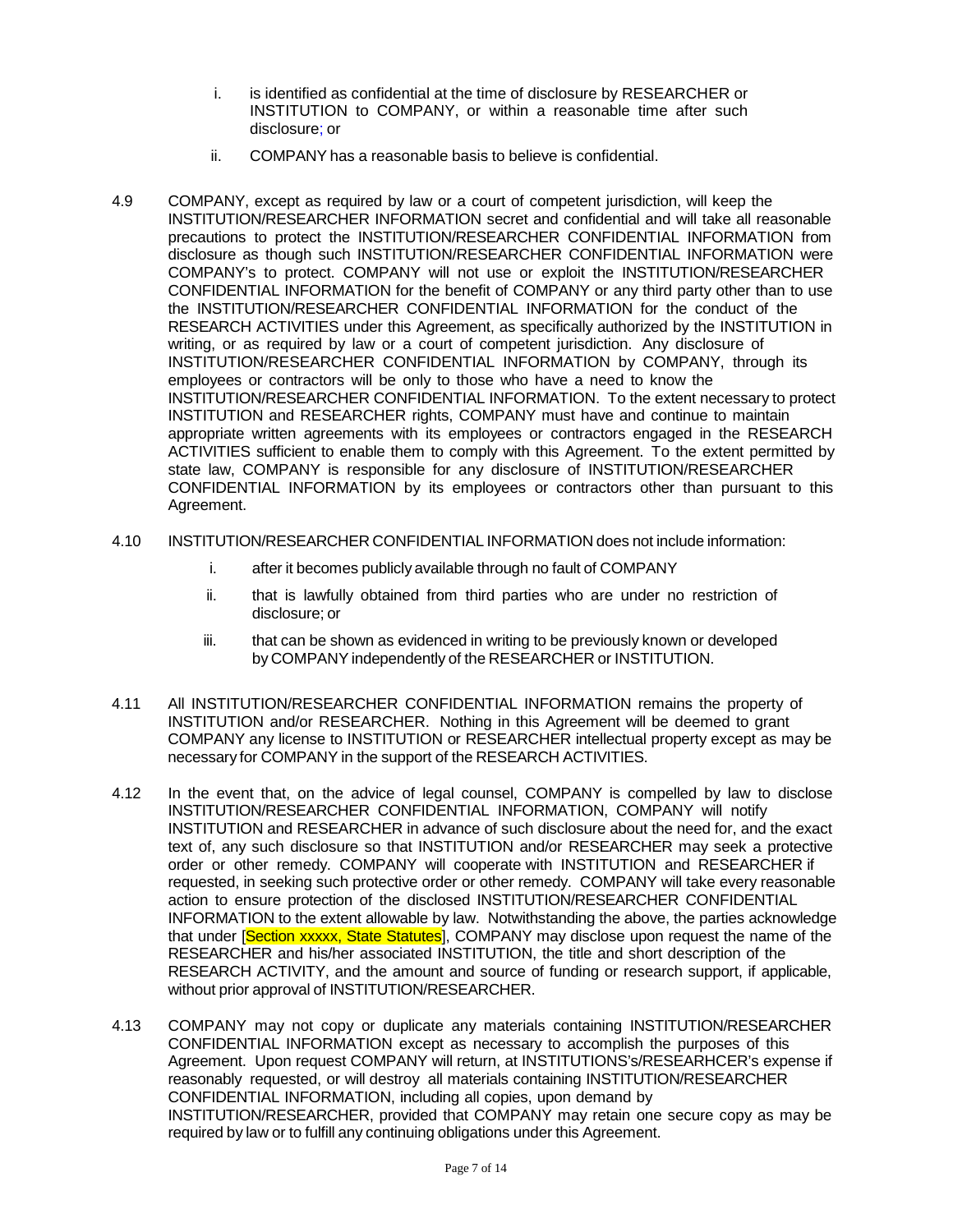4.14 The restrictions and obligations assumed by INSTITUTION, by RESEARCHER, and by COMPANY under this section expire five (5) years from the expiration of this Agreement, except that to the extent any Trade Secrets are included in the INSTITUTION/RESEARCHER CONFIDENTIAL INFORMATION, such restrictions and obligations will continue for the longest time permitted by law, so long as such Trade Secrets qualify as Trade Secrets under applicable law.

# **5. INTELLECTUALPROPERTY**

- 5.1 INSTITUTION OR JOINTLY DEVELOPED INTELLECTUAL PROPERTY means intellectual property directly arising from the PROJECT PLAN that is invented by one or more employees of INSTITUTION, or jointly by employees of INSTITUTION and COMPANY, respectively. INSTITUTION OR JOINTLY DEVELOPED INTELLECTUAL PROPERTY includes any of the following, if directly arising from the PROJECT PLAN: inventions, proprietary information, research data, software, works of authorship not subject to Section 3.2, improvements, or suggestions, whether or not patentable or copyrightable, conceived, created, adapted, or reduced to practice by INSTITUTION, whether made alone or in conjunction with others.
- 5.1.1 COMPANY DEVELOPED INTELLECTUAL PROPERTY means intellectual property directly arising from the PROJECT PLAN and invented solely by COMPANY employees.
- 5.1.2 This Agreement is not intended to affect either party's rights to intellectual property in existence before the parties collaborated under this Agreement ("BACKGROUND INTELLECTUAL PROPERTY"). All rights, title and interest in and to any inventions or technologies of INSTITUTION or of COMPANY, respectively, existing on or before the effective date of this Agreement shall be the exclusive property of the respective party. Furthermore, all rights, title and interest in and to any inventions or technologies developed by RESEARCHER or COMPANY not directly arising from the PROJECT PLAN described in this Agreement shall be the exclusive property of the respective party.
- 5.1.3 Concepts, information and inventions made by or belonging to RESEARCHER or INSTITUTION other than INSTITUTION OR JOINTLY DEVELOPED INTELLECTUAL PROPERTY will remain the property of RESEARCHER or INSTITUTION and will not be disclosed to COMPANY in the absence of a separate agreement specifically pertaining to such disclosure.
- 5.2 INSTITUTION hereby grants to COMPANY a perpetual, royalty-free, fully paid-up, unlimited, worldwide, and nonexclusive license, including the right to sub-license, to make, have made, use, sell, offer for sale, import, export, lease, donate, reproduce, publish, distribute, create derivative works of, and modify products, methods, or services incorporating INSTITUTION OR JOINTLY DEVELOPED INTELLECTUAL PROPERTY.
- 5.3 INSTITUTION agrees to disclose INSTITUTION OR JOINTLY DEVELOPED INTELLECTUAL PROPERTY promptly and fully to COMPANY. If INSTITUTION chooses not to seek protection for INSTITUTION OR JOINTLY DEVELOPED INTELLECTUAL PROPERTY, INSTITUTION agrees, if requested by COMPANY, to help COMPANY, or anyone COMPANY designates, prepare, file, prosecute, issue, and maintain patent or copyright applications or seek other protection relating to INSTITUTION OR JOINTLY DEVELOPED INTELLECTUAL PROPERTY licensed to COMPANY hereunder, at no cost to INSTITUTION.
- 5.4 For the purposes of this Section 5.4, PATENT RIGHTS means any patents or patent applications based on INSTITUTION OR JOINTLY DEVELOPED INTELLECTUAL PROPERTY. INSTITUTION offers COMPANY the first opportunity to enter into a royalty-bearing or fully paid up exclusive license or assignment, as appropriate, of the PATENT RIGHTS. COMPANY may exercise such opportunity to negotiate within ninety (90) days of INSTITUTION's disclosure to COMPANY of PATENT RIGHTS. In the event that INSTITUTION and COMPANY are not able to agree to terms for such license or assignment within 180 days from COMPANY's exercise of such opportunity, INSTITUTION shall be free to negotiate with any third party for rights to the PATENT RIGHTS. For two (2) years following INSTITUTION's disclosure to COMPANY PATENT RIGHTS, INSTITUTION shall not offer to any third party better terms than were offered to COMPANY.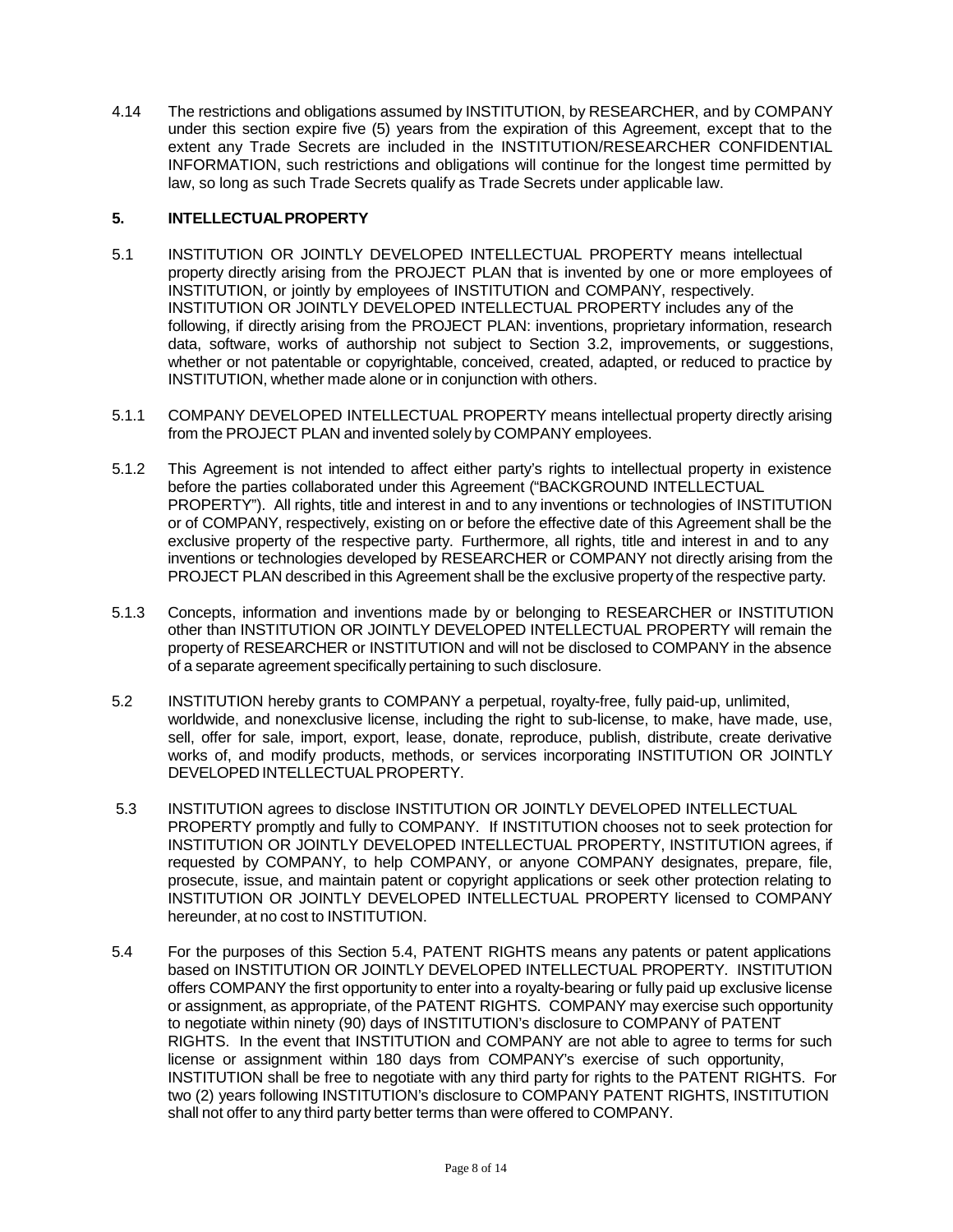- 5.5 INSTITUTION represents and warrants that (a) RESEARCHER and INSTITUTION have and will have the full right to license the INSTITUTION OR JOINTLY DEVELOPED INTELLECTUAL PROPERTY, free from all claims, liens, security interests, or other encumbrances, and (b) all employees and contractors engaged in RESEARCH ACTIVITIES for RESEARCHER or INSTITUTION are and will be able, bound and have the right to assign such INSTITUTION OR JOINTLY DEVELOPED INTELLECTUAL PROPERTY to INSTITUTION, free from all claims, liens, security interests or other encumbrances.
- 5.6 COMPANY hereby grants to RESEARCHER and INSTITUTION a fully paid up, non-exclusive, non-transferable license to use COMPANY DEVELOPED INTELLECTUAL PROPERTY for the RESEARCH ACTIVITIES, provided the RESEARCH ACTIVITIES remain non-commercial, and, to the extent the intellectual property is not COMPANY CONFIDENTIAL INFORMATION, for educational purposes directly related to the RESEARCH ACTIVITIES.
- 5.7 COMPANY grants to INSTITUTION the right to use PROJECT DATA for all noncommercial, research and educational, and for publications purposes under the terms of this Agreement.
- 5.8 Data/Information Ownership and Disclosure: COMPANY will own such copies of PROJECT DATA (as defined in Section 1.6.ii) and relevant reports provided by INSTITUTION, and may use them for any purpose in accordance with applicable laws, provided, however, that COMPANY shall not publicly disclose information derived from the PROJECT DATA or contained in such reports until INSTITUTION has published such information pursuant to Section 3.2, except as needed in regulatory and patent filings in the United States and all other countries and regions, or with the prior written permission of INSTITUTION. If PROJECT DATA are not submitted for publication within one (1) year after completion of the RESEARCH ACTIVITIES or termination of this Agreement, COMPANY will have the right to use the data and reports for any purpose without INSTITUTION's approval. Similarly, if a publication is not released within 2 years after completion of the RESEARCH ACTIVITIES or termination of this Agreement, COMPANY will have the right to use the data and reports for any purpose without INSTITUTION's approval. If COMPANY uses PROJECT DATA in a publication COMPANY shall follow the third party (e.g. medical writer) contribution (authorship or contributorship) guidelines according to the International Committee of Medical Journal Editors (ICMJE) requirements for disclosure in publications and/or the journal specific requirements.

#### **6. INDEPENDENT CONTRACTOR**

- 6.1 INSTITUTION is an independent contractor for all purposes. Neither INSTITUTION, nor RESEARCHER, nor any agent, representative, contractor nor employee of INSTITUTION will be considered an agent, representative or employee of COMPANY for any purpose including, but not limited to, workers' compensation insurance, unemployment insurance, social security insurance, federal, provincial and state taxes and COMPANY employee benefits and coverages.
- 6.1.1 COMPANY is an independent contractor for all purposes. Neither COMPANY, nor any agent, representative, contractor nor employee of COMPANY will be considered an agent, representative or employee of INSTITUTION for any purpose including, but not limited to, workers' compensation insurance, unemployment insurance, social security insurance, federal, provincial and state taxes and INSTITUTION employee benefits and coverages.
- 6.2 Conduct and control of the work to be performed under this Agreement by INSTITUTION lies solely with INSTITUTION, and institution shall exercise reasonable diligence in conducting and completing the PROJECT PLAN.
- 6.3 INSTITUTION may not incur any liability on COMPANY's behalf nor bind COMPANY to any contractual or payment obligation without the prior written consent of COMPANY.

#### **7. REPRESENTATIONS AND COVENANTS**

7.1 INSTITUTION represents that all of its employees, agents, contractors and consultants whose services may be used to perform RESEARCH ACTIVITIES in accordance with this Agreement, or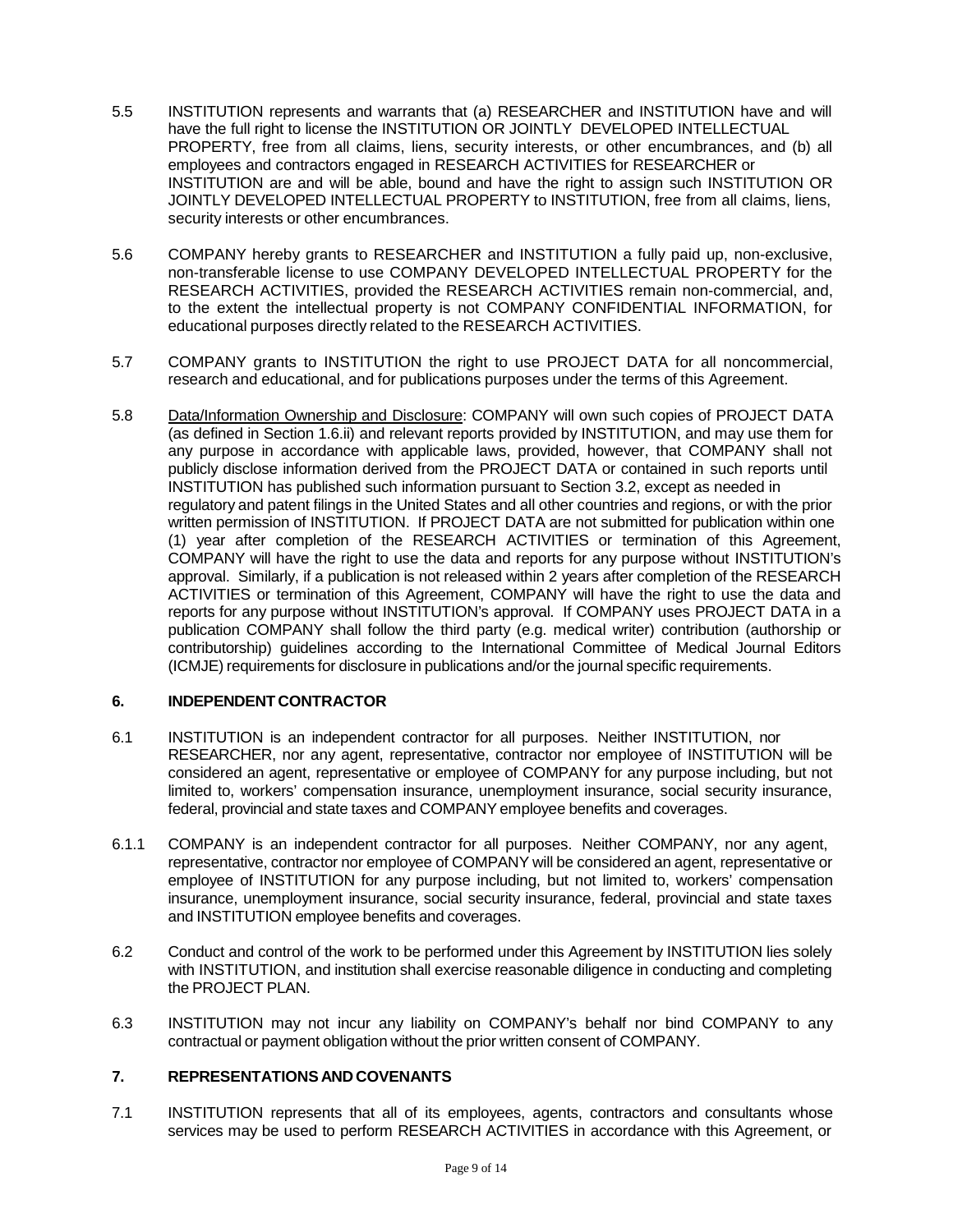otherwise fulfill the obligations under this Agreement, including RESEARCHER, are or will be appropriately informed of the terms of this Agreement, and that all such persons are under legal obligation to INSTITUTION, by contract or otherwise, sufficient to fully comply with this Agreement.

- 7.2 INSTITUTION represents that it has and will have full right and authority to enter into this Agreement under applicable law, including its internal rules and that, where and whenever required, INSTITUTION will secure in a timely manner, any and all necessary notifications or approvals, administrative or governmental, including authorizations from any medical institutions where the RESEARCH ACTIVITIES are to be performed in whole or in part.
- 7.3 INSTITUTION, on its own behalf and on behalf of RESEARCHER, represents that neither INSTITUTION nor the RESEARCHER has any outstanding obligations or agreements that would interfere with or undermine the execution of this Agreement or performance of the PROJECT PLAN.
- 7.4 INSTITUTION, on behalf of RESEARCHER, represents that RESEARCHER has not participated in a clinical investigation or other research activity that has been terminated by any regulatory or governmental authority, hospital review board or ethics committee, or the sponsor of such activities, due to RESEARCHER's non-compliance with any applicable laws, rules, regulations or protocol requirements.

### **8. FINANCIALDISCLOSURE**

8.1 FDA regulations require disclosure of any significant financial interests that RESEARCHER holds in COMPANY. INSTITUTION agrees that RESEARCHER will, and RESEARCHER hereby agrees, to disclose to COMPANY any financial interest RESEARCHER may have in COMPANY, as defined by the federal regulations. This disclosure should be submitted before the initiation of the RESEARCH ACTIVITIES on a form acceptable to COMPANY. INSTITUTION agrees that COMPANY may provide this information to the FDA in satisfaction of its reporting requirements. INSTITUTION will have the RESEARCHER, and RESEARCHER will, update the financial information if any changes occur during the period of the RESEARCH ACTIVITIES and for one year after the closing of the RESEARCH ACTIVITIES.

Disclosure includes:

- i. More than U.S. \$50,000 ownership of stock or other equity interests in COMPANY (including, but not limited to, any options, warrants, or other financial interests convertible into equity) which RESEARCHER, RESEARCHER's spouse, and dependent children may hold collectively or individually;
- ii. Grants, honoraria, consulting fees, royalty fees, or equipment provided by COMPANY to RESEARCHER or INSTITUTION for RESEARCHER's benefit, the total value of which exceeds U.S. \$25,000; and
- iii. Any proprietary interest RESEARCHER may have in the research device (including, but not limited to, patent ownership, royalties, license fees, or other payments).

# **9. PROJECT ADVISORY COMMITTEE AND PRIMARY PROJECT CONTACTS**

9.1 PROJECT ADVISORY COMMITTEE: The parties understand that the collaborative nature of the project requires ongoing communication between INSTITUTION and COMPANY, for consideration of issues that may arise during execution of the PROJECT PLAN. Accordingly, the parties will establish a PROJECT ADVISORY COMMITTEE, with one PRIMARY CONTACT from each of INSTITUTION and COMPANY, and up to four (4) additional members from each of INSTITUTION and COMPANY. The names of the PRIMARY CONTACT for each of COMPANY and INSTITUTION are set out in Exhibit A. Decisions of the PROJECT ADVISORY COMMITTEE will be made by mutual consent between COMPANY and INSTITUTION as represented for each by its respective PRIMARYCONTACT.

The functions of the PROJECT ADVISORY COMMITTEE are as follows: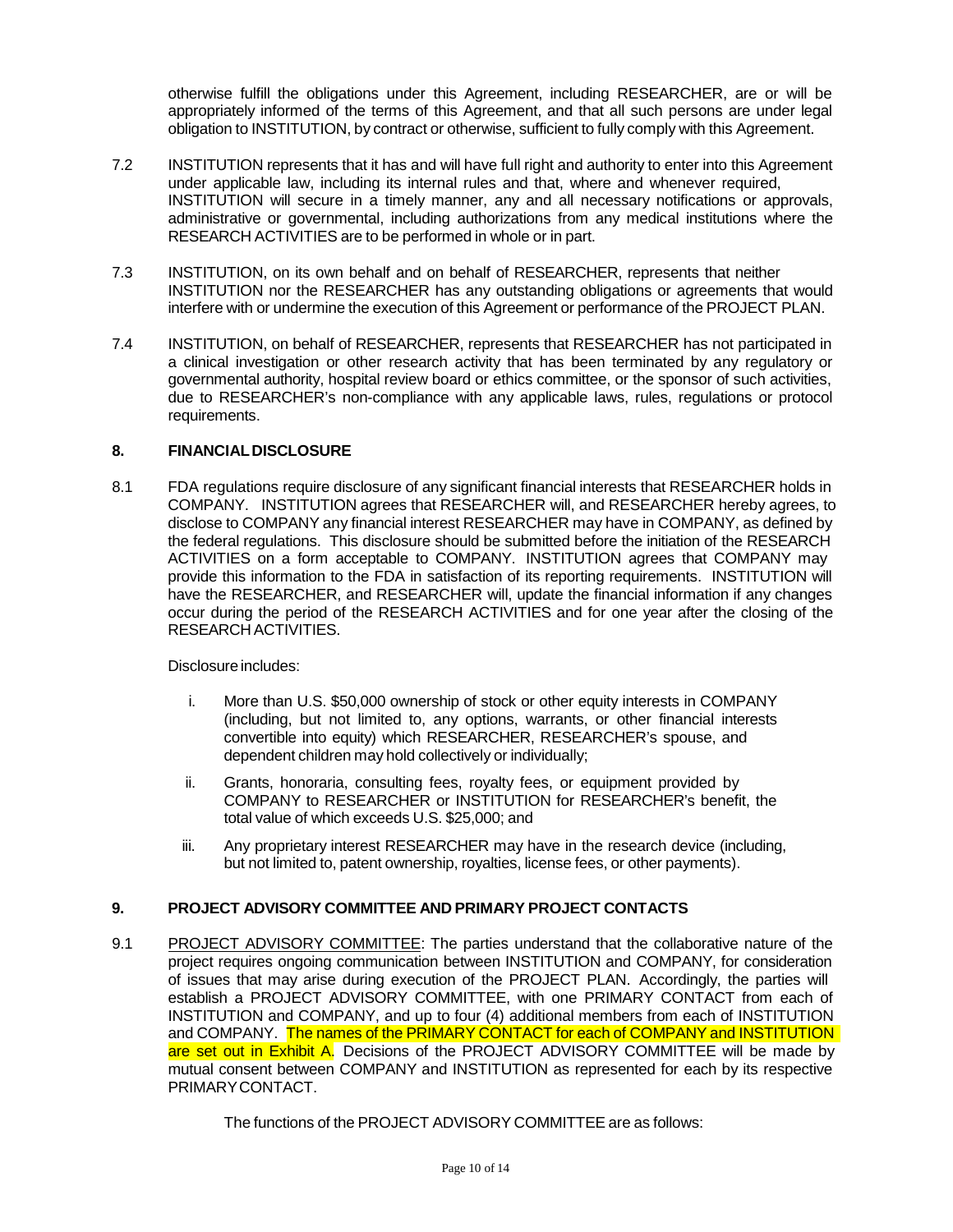- i. Monitor and facilitate the timely progress of the PROJECT PLAN. Review and make recommendations regarding possible changes to the PROJECT PLAN based on emerging data;
- ii. Monitor and consider the protection of INSTITUTION OR JOINTLY DEVELOPED INTELLECTUAL PROPERTY arising from results of the PROJECT PLAN, as necessary, and specifically prior to public disclosures;
- iii. Address such other matters relating to the activities of the parties under this Agreement as either party may bring before the committee, and attempt to resolve any disputes on an informal basis.
- iv. Facilitate communications with the steering committee of the NIH Award, if appropriate. Steering committee composition will be defined in the NIH application, consistent with the terms of the relevant NIH Funding OpportunityAnnouncement.
- 9.1.1 All negotiations and contracting related to INSTITUTION OR JOINTLY DEVELOPED INTELLECTUAL PROPERTY shall be conducted through [INSERT INSTITUTION OFFICE NAME].

#### 9.2 Responsibilities of PRIMARY CONTACTS from COMPANY and INSTITUTION:

- i. The PRIMARY CONTACTS will communicate and coordinate day-to-day decisions regarding RESEARCH ACTIVITIES and other project-related issues, except those issues that are expressly designated as the responsibility of other individuals or offices as explicitly described in this Agreement.
- ii. The PRIMARY CONTACTS will bear overall accountability to their respective organizations for the conduct of the RESEARCH ACTIVITIES under the PROJECT PLAN.
- iii. The PRIMARY CONTACTS will convene meetings of the PROJECT ADVISORY COMMITTEE at least every three (3) months at such times and places as agreed by the parties, either in person or by teleconference, and will endeavor to schedule such meetings at least three months in advance. The PRIMARY CONTACTS will chair the meetings of the PROJECT ADVISORY COMMITTEE on an alternating basis. They will be responsible for circulating a written agenda in advance of the meetings, for preparation and circulation of written minutes after each meeting, and for ensuring timely execution of follow-up actions as warranted. Each party shall be responsible for its own expenses in participating in the PROJECT ADVISORY COMMITTEE meetings. Minutes and reports associated with the quarterly meetings of the PROJECT ADVISORY COMMITTEE will be made available to the NIH Program Officer assigned to the NIH award.
- 9.3 Replacement of PRIMARY CONTACT. Each party's PRIMARY CONTACT may only be replaced by the written agreement of the other party, such agreement not to be unreasonably withheld or delayed. Each party may remove or replace other members of the PROJECT ADVISORY COMMITTEE at will.
- 9.4 Limits to PROJECT ADVISORY COMMITTEE Authority: Each party shall retain the rights, powers and discretion granted to it under this Agreement and no such rights, powers or discretion shall be delegated to or vested in the PROJECT ADVISORY COMMITTEE unless such delegation or vesting of rights is expressly provided for in this Agreement or the parties expressly so agree in writing. The PROJECT ADVISORY COMMITTEE shall not have the power to amend, modify or waive compliance with this Agreement, other than as expressly permitted hereunder. Notwithstanding anything in this agreement to the contrary, neither party shall require the other party to (i) breach any obligation or agreement that such party may have with or to a third party or (ii) perform any activities that are materially different or greater in scope or more costly than those provided for in the PROJECT PLAN, without express written agreement. It is outside the scope of the Project Advisory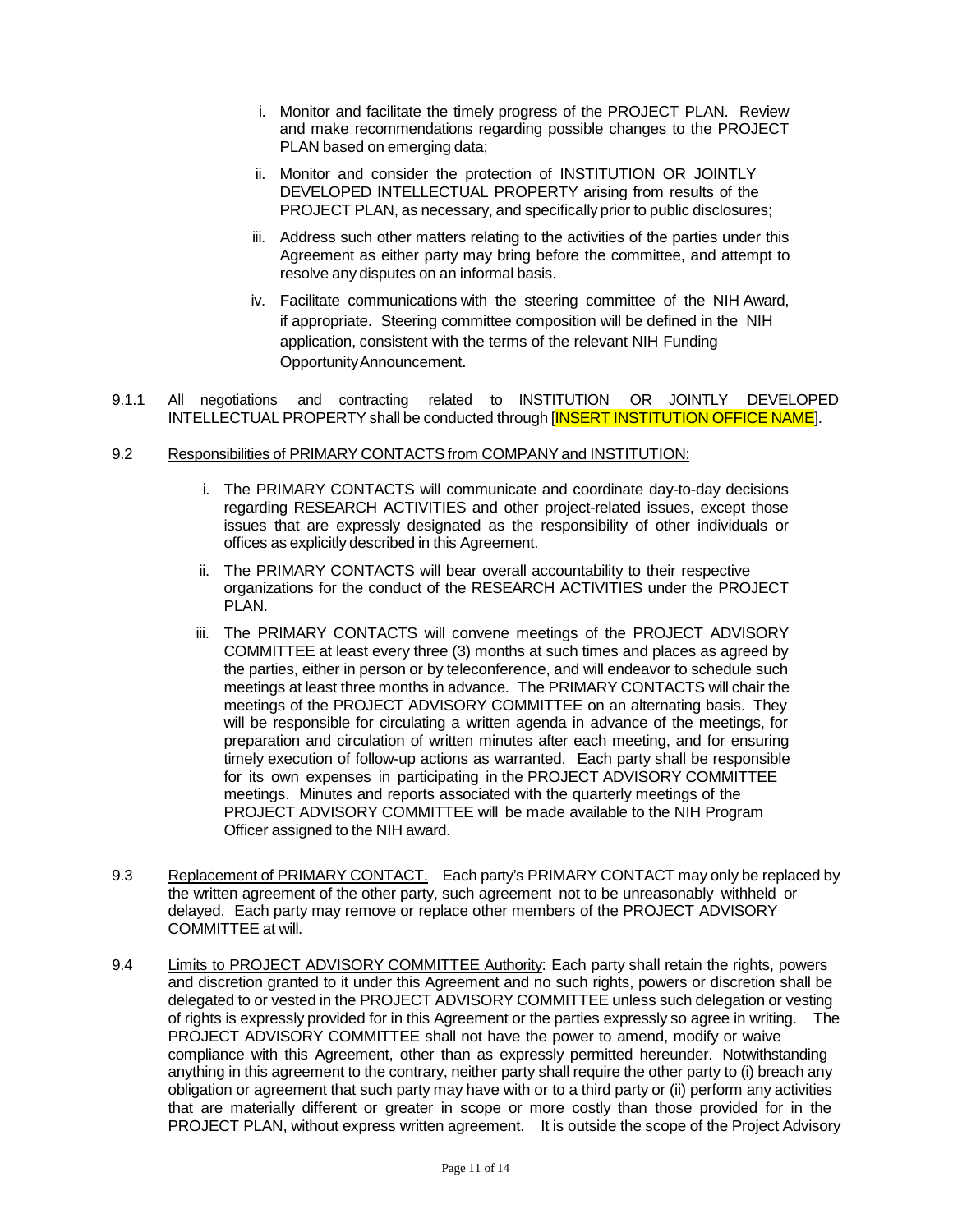Committee authority, and outside the Primary Contacts' authority, to negotiate license agreements as described in Section 5 of this Agreement.

9.5 Data and Safety Monitoring Plan: INSTITUTION and COMPANY acknowledge that for NIH Awards applicants must include a Data and Safety Monitoring (DSM) Plan that is commensurate with the risk level of the proposed clinical trial (see [http://grants.nih.gov/grants/guide/notice](http://grants.nih.gov/grants/guide/notice-files/not98-084.html)[files/not98-084.html\)](http://grants.nih.gov/grants/guide/notice-files/not98-084.html). For exploratory clinical trials it generally will be acceptable for the data and safety monitoring to be conducted by an investigator appointed Study Monitoring Committee (SMC), an Independent Medical Monitor (IMM), or, for single site trials involving low risk, the Program Director/Principal Investigator and his/her IRB. However, NIH may decide to establish an independent Data and Safety Monitoring Board (DSMB) depending on the scope and risk of the trial. Applicants should refer to NIH's policy on data and safety monitoring [\(http://grants.nih.gov/grants/guide/notice-files/NOT-OD-00-038.html\)](http://grants.nih.gov/grants/guide/notice-files/NOT-OD-00-038.html) as well as the NINDS Guidelines for Data and Safety Monitoring [\(http://www.ninds.nih.gov/research/clinical\\_research/policies/data\\_safety\\_monitoring.htm\)](http://www.ninds.nih.gov/research/clinical_research/policies/data_safety_monitoring.htm). RESEARCHER will be responsible for timely communication of DSM/SMC/IMM/DSMB findings to NIH, and will relay all DSM/SMC/IMM/DSMB written notifications to COMPANY within 45 days.

#### **10. MISCELLANEOUS**

- 10.1 This Agreement supersedes all prior oral agreements and understandings between the parties with respect to the activities under this Agreement. No amendments, changes, extensions, modifications to, or waivers of this Agreement shall be valid and binding except if in writing and signed by the parties, except that either party may change its address by written notice to the other. No waiver by either party of any default of the other party will be held to be a waiver of any other or subsequent default. This Agreement may be signed in one or more copies, including facsimile, each of which equally evidences this Agreement. This Agreement may be executed in one or more counterparts, all of which are considered one and the same agreement, and will become a binding agreement when one or more counterparts have been signed by each party and delivered to the other party.
- 10.2 In the event that any provision contained in this Agreement is held to be invalid or unenforceable, all other provisions of this Agreement shall be deemed severable and shall remain enforceable to the full extent permitted by law. Should the terms of this Agreement and that of any associated protocol or Project Plan conflict, this Agreement shall supersede and prevail. As provided in Section 1.1, nothing in this Agreement may be construed to conflict with or supersede the rights and requirements of the NIH under the terms and conditions of the NIH Award or by operation of law or regulation.
- 10.3 No Warranty: Any information, results, materials, services, resources, intellectual property or other property or rights granted, granted access to, or provided by COMPANY to RESEARCHER pursuant to this Agreement, including COMPANY MATERIALS and COMPANY SUPPORT, are on an "as is" basis. Except as may otherwise be affirmatively stated in the PROJECT PLAN, COMPANY makes no warranties of any kind, either expressed or implied, as to any matter including, but not limited to, warranty of fitness for particular purpose, merchantability, exclusivity, accuracy, integration, or results obtained from intellectual property, including but not limited to, any use of any intellectual property made or created under the Agreement, nor shall COMPANY be liable to RESEARCHER for indirect, special, or consequential damages including, but not limited to, loss of profits or inability to use, use properly, or use without errors, said intellectual property or any applications and derivations thereof. COMPANY makes no warranties of any kind with respect to freedom from patent, trademark, or copyright infringement, informational content, accuracy, integration, or theft of trade secrets and does not assume any liability hereunder for any infringement of any patent, trademark, or copyright arising from the use of the intellectual property or rights granted or provided by it hereunder. RESEARCHER and RESEARCH INSTITUTION agree that they will not make any warranty on behalf of COMPANY expressed or implied, to any person concerning the application of, accuracy of, or the results to be obtained with the intellectual property, or with respect to any other matter.
- 10.4 All references to COMPANY shall include [INSERT PARENT COMPANY AND/OR AFFILIATES **INCLUDED IN THIS AGREEMENT].** All references to INSTITUTION mean the [INSERT **INSTITUTION INFORMATION**, which is governed under the laws of the State of [INSERT STATE].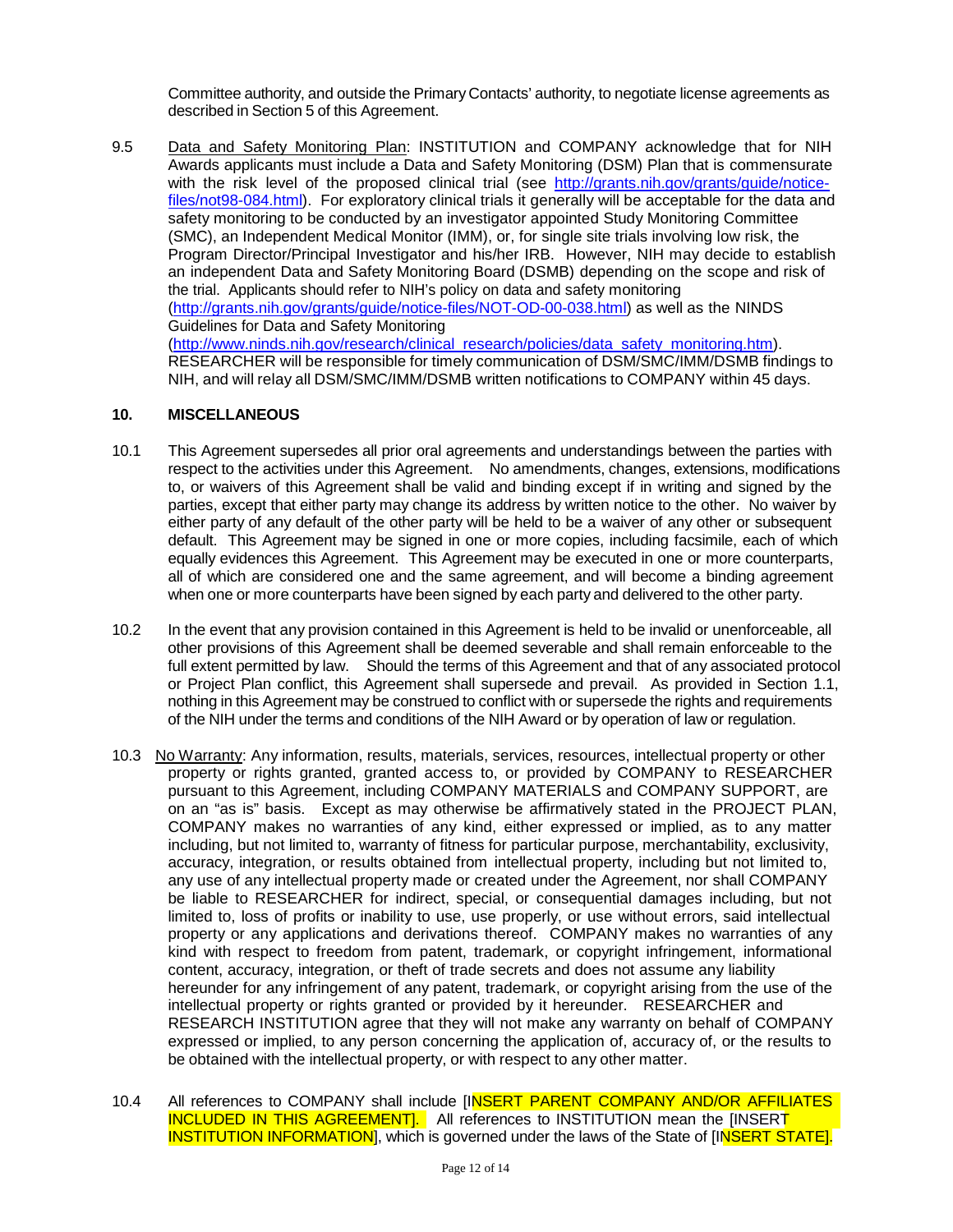INSTITUTION may not assign its rights or obligations under this Agreement absent prior written approval from COMPANY.

10.5 Notices. Notices to be given under this Agreement shall be in writing and sent to the parties as follows:

If to COMPANY, to:

[INSERT CONTACT AND ADDRESS]

With copy to:

[INSERT CONTACT AND ADDRESS]

If to INSTITUTION," to: [INSERT CONTACT AND ADDRESS]

With copy to:

[INSERT CONTACT AND ADDRESS]

Any such notice will be validly given if delivered in person, by certified mail, return receipt requested, by courier or by confirmed facsimile transmission, and shall be deemed effective on receipt.

- 10.6 Changes to any terms or conditions of this Agreement or to the PROJECT PLAN which are requested by NIH, during the review of the INSTITUTION's application for funding of the PROJECT PLAN, must be approved by COMPANY and INSTITUTION in writing before they are effective.
- 10.7 This Agreement shall remain silent on the issue of governing law.

The parties hereto have executed two (2) duplicate originals in the manner appropriate to each.

#### **COMPANY, INC. INSTITUTION**

| By<br><u> 1989 - John Stein, mars and de Brazilian (b. 1989)</u><br>xxx, PhD<br><b>XXXX</b><br><b>COMPANYNEUROMODULATION</b> | $By_$<br><u> 1989 - Johann Stein, mars an deus Amerikaansk kommunister (</u><br>Print Name<br>Title                          |
|------------------------------------------------------------------------------------------------------------------------------|------------------------------------------------------------------------------------------------------------------------------|
| Date <u>experience</u>                                                                                                       | Date <u>experience</u>                                                                                                       |
| By<br><b>XXX</b><br><b>Vice President</b><br>Research, Technology and Development<br><b>COMPANY EXECUTIVE OFFICER</b>        | <b>READ AND ACKNOWLEDGED BY:</b><br><researcher, and="" name="" title=""></researcher,>                                      |
| Date                                                                                                                         | Date<br><u> 1989 - Johann Barbara, martin amerikan basar dan berasal dalam basa dalam basar dalam basar dalam basar dala</u> |